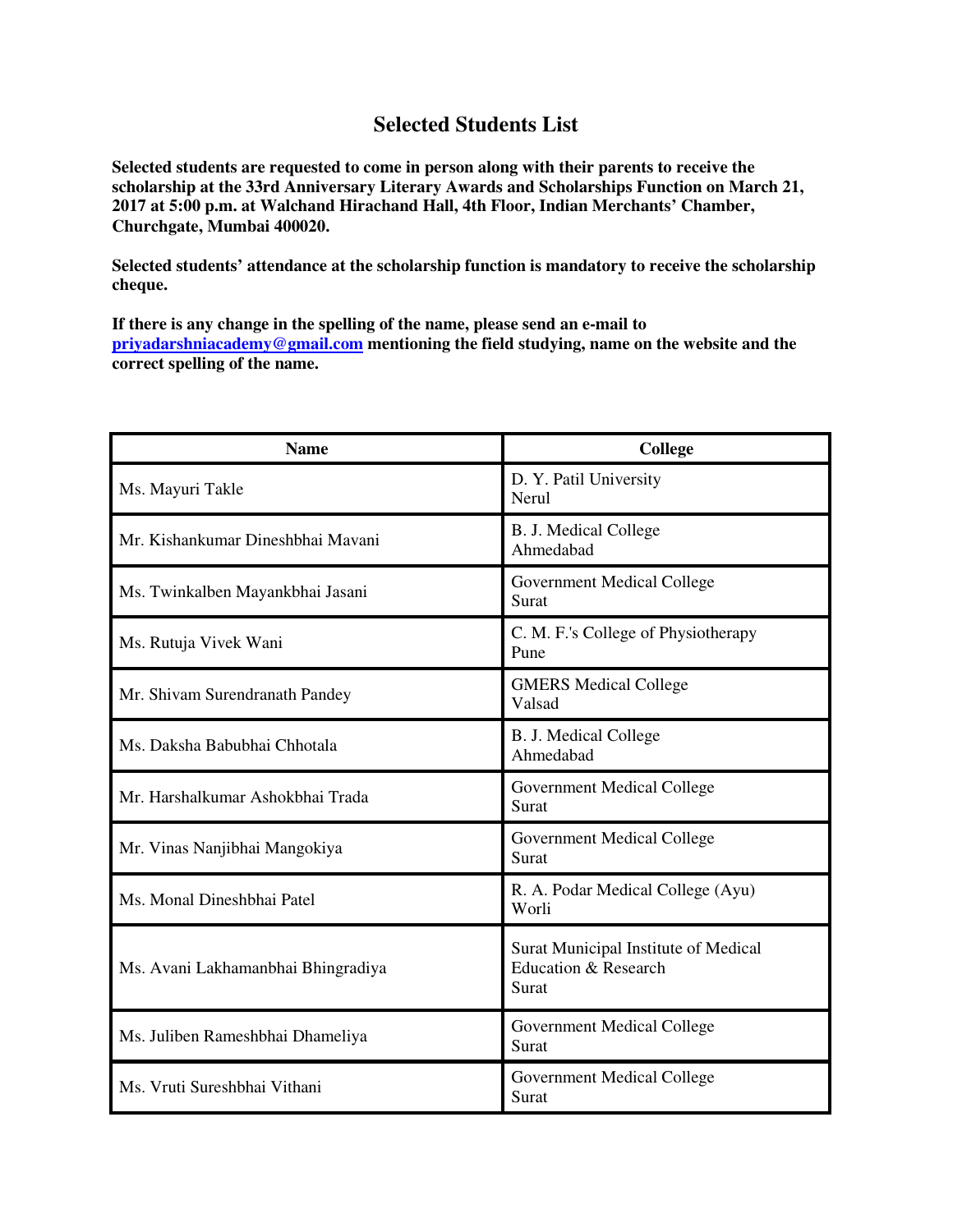| Mr. Renish Maheshbhai Umretiya       | <b>B. J. Medical College</b><br>Ahmedabad                                    |
|--------------------------------------|------------------------------------------------------------------------------|
| Mr. Sagar Sureshbhai Vekariya        | Government Medical College<br>Surat                                          |
| Ms. Tanveer Akhtar Khan              | Guardian College of Dental Sciences &<br><b>Research Centre</b><br>Ambernath |
| Mr. Chiragkumar Dalsukhbhai Talaviya | <b>Government Medical College</b><br>Surat                                   |
| Mr. Rahin Manharbhai Dhola           | Surat Municipal Institute of Medical<br>Education & Research<br>Surat        |
| Mr. Nemish Vinubhai Donda            | Surat Municipal Institute of Medical<br>Education & Research<br>Surat        |
| Mr. Nirman Hareshbhai Lunagariya     | <b>Government Medical College</b><br>Surat                                   |
| Ms. Nazlin Firojbhai Hemani          | B. J. Medical College<br>Ahmedabad                                           |
| Mr. Hirenkumar Mansukhbhai Nakum     | Government Medical College<br>Surat                                          |
| Ms. Roshani Bharatbhai Savaliya      | Government Medical College<br>Surat                                          |
| Ms. Chinal Harsukhbhai Jesadiya      | <b>GMERS Medical College</b><br>Valsad                                       |
| Mr. Rusitkumar Mukeshbhai Karkar     | Surat Municipal Institute of Medical<br>Education & Research<br>Surat        |
| Mr. Mohammed Imran Patel             | J. J. M. Medical College<br>Devangere                                        |
| Ms. Hemaliben Bharatbhai Vaghasiya   | <b>Government Medical College</b><br>Surat                                   |
| Mr. Mahesh Dayabhai Chavda           | <b>GMERS Medical College</b><br>Valsad                                       |
| Mr. Divyesh Prakashbhai Jasani       | <b>Government Medical College</b><br>Surat                                   |
| Mr. Anilkumar Mangabhai Makvana      | Government Medical College<br>Surat                                          |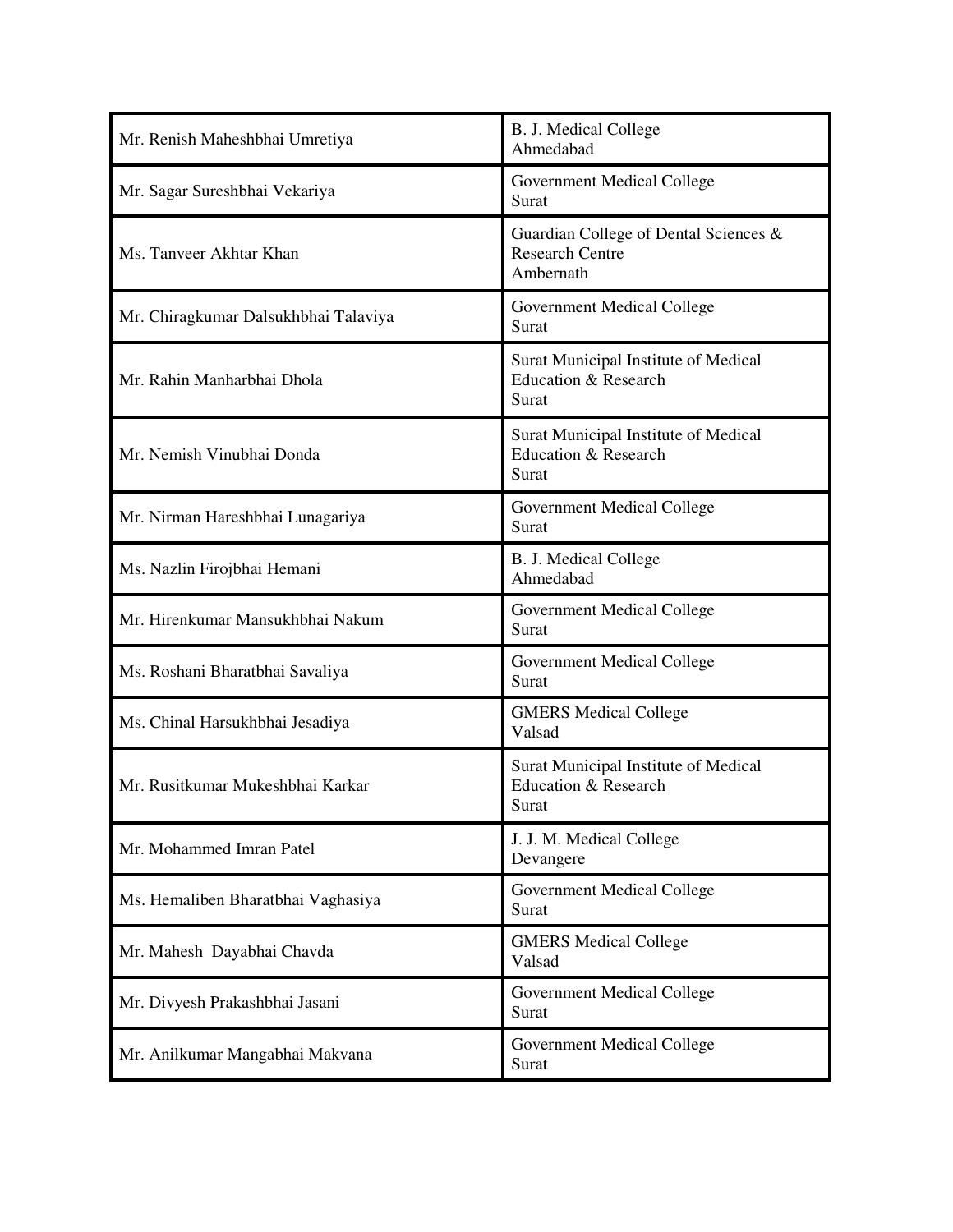| Mr. Fenil Maheshbhai Gorasiya       | Surat Municipal Institute of Medical<br><b>Education &amp; Research</b><br>Surat |
|-------------------------------------|----------------------------------------------------------------------------------|
| Mr. Jayesh Chandulal Thummar        | <b>Government Medical College</b><br>Surat                                       |
| Ms. Pooja Bhanjibhai Sonagara       | <b>GMERS Medical College</b><br>Valsad                                           |
| Mr. Nimesh Dineshbhai Sardhara      | <b>GMERS Medical College</b><br>Valsad                                           |
| Mr. Sanket Himmatbhai Katrodiya     | Government Medical College<br>Surat                                              |
| Ms. Menka Kalubhai Modi             | <b>B. J. Medical College</b><br>Ahmedabad                                        |
| Ms. Shradhdha Bharatbhai Jasoliya   | Government Medical College<br>Surat                                              |
| Ms. Bansi Rajubhai Sutariya         | Government Medical College<br>Surat                                              |
| Ms. Creema Pravinbhai Patel         | <b>Nett Paramedical College</b><br>Thane                                         |
| Mr. Niravkumar Ashokbhai Rangani    | <b>Government Medical College</b><br>Surat                                       |
| Mr. Sahadev Bholabhai Makvana       | <b>GMERS Medical College</b><br>Valsad                                           |
| Mr. Sovan Prabhubhai Rajgor         | Government Medical College<br>Surat                                              |
| Mr. Bhavik Rajnikant Prajapati      | Surat Municipal Institute of Medical<br>Education & Research<br>Surat            |
| Ms. Shivani Anilbhai Makhecha       | <b>GMERS Medical College</b><br>Valsad                                           |
| Mr. Darshitkumar Popatbhai Rafaliya | <b>GMERS Medical College</b><br>Valsad                                           |
| Mr. Hitesh Pravinbhai Alagiya       | <b>GMERS Medical College</b><br>Valsad                                           |
| Ms. Sneha Shriyansha Biraj          | M.M.'s N G Halgekar Institute of Dental<br>Sciences & Research Centre<br>Belgaum |
| Ms. Janhavi Ramesh Desai            | Dr. V. M. Govt. Medical College<br>Solapur                                       |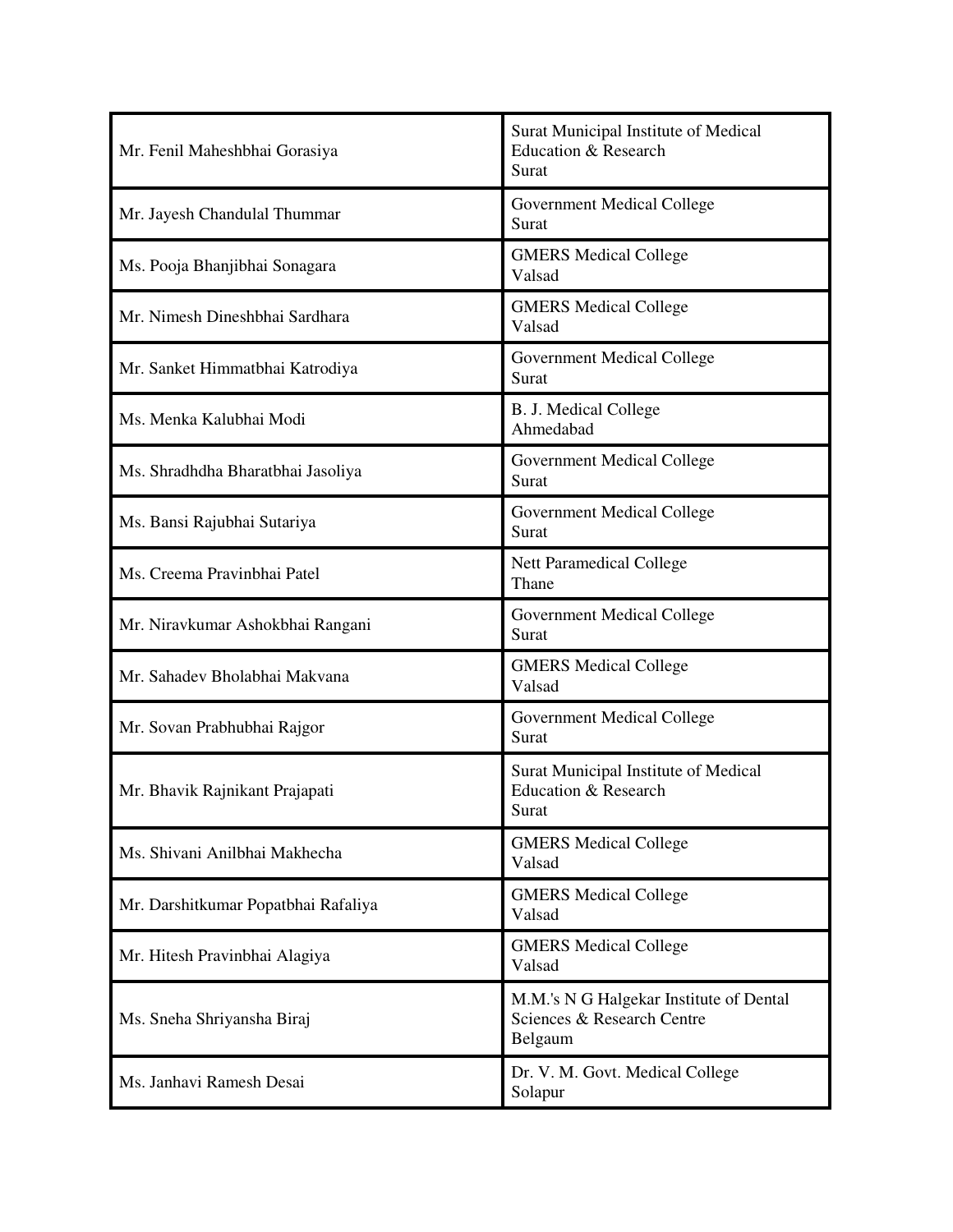| Mr. Vrushik Ashvinbhai Kothiya         | <b>Government Medical College</b><br>Surat                               |
|----------------------------------------|--------------------------------------------------------------------------|
| Mr. Meet Rasikbhai Modiya              | <b>GMERS Medical College</b><br>Valsad                                   |
| Ms. Sakina Zoeb Jawadwala              | M. A. Rangoonwala College of Dental<br>Science & Research Centre<br>Pune |
| Ms. Vibhutiben Arjanbhai Zankat        | <b>GMERS Medical College</b><br>Valsad                                   |
| Mr. Miteshkumar Devchandbhai Sheladiya | <b>Government Medical College</b><br>Surat                               |
| Mr. Hitesh Jadavbhai Baldaniya         | <b>Government Medical College</b><br>Surat                               |
| Ms. Manjula Kawabhai Damor             | <b>B. J. Medical College</b><br>Ahmedabad                                |
| Mr. Kushal Bhimjibhai Diyora           | <b>GMERS Medical College</b><br>Valsad                                   |
| Ms. Shraddha Pravinbhai Kalsariya      | Shri M. P. Shah Govt. Medical College<br>Jamnagar                        |
| Mr. Naresh Bharatbhai Jadav            | <b>Government Medical College</b><br>Surat                               |
| Ms. Sana Mohammad Asif Momin           | Dhanvantari Homoeopathic Medical College<br>Nashik                       |
| Ms. Srushti Bipinbhai Gopani           | <b>Government Medical College</b><br>Surat                               |
| Mr. Harshdeep Vitthalbhai Nariya       | <b>GMERS Medical College</b><br>Valsad                                   |
| Mr. Ashwin Pradeep Godbole             | M. S. University of Baroda<br>Vadodara                                   |
| Mr. Dipak Gopalbhai Zinzala            | <b>GMERS Medical College</b><br>Valsad                                   |
| Ms. Manali Jasvantsinh Zala            | Shri M. P. Shah Govt. Medical College<br>Jamnagar                        |
| Mr. Hirenkumar Mansukhbhai Dhaduk      | <b>GMERS Medical College</b><br>Valsad                                   |
| Mr. Jaynik Gopalbhai Kevadiya          | <b>GMERS Medical College</b><br>Valsad                                   |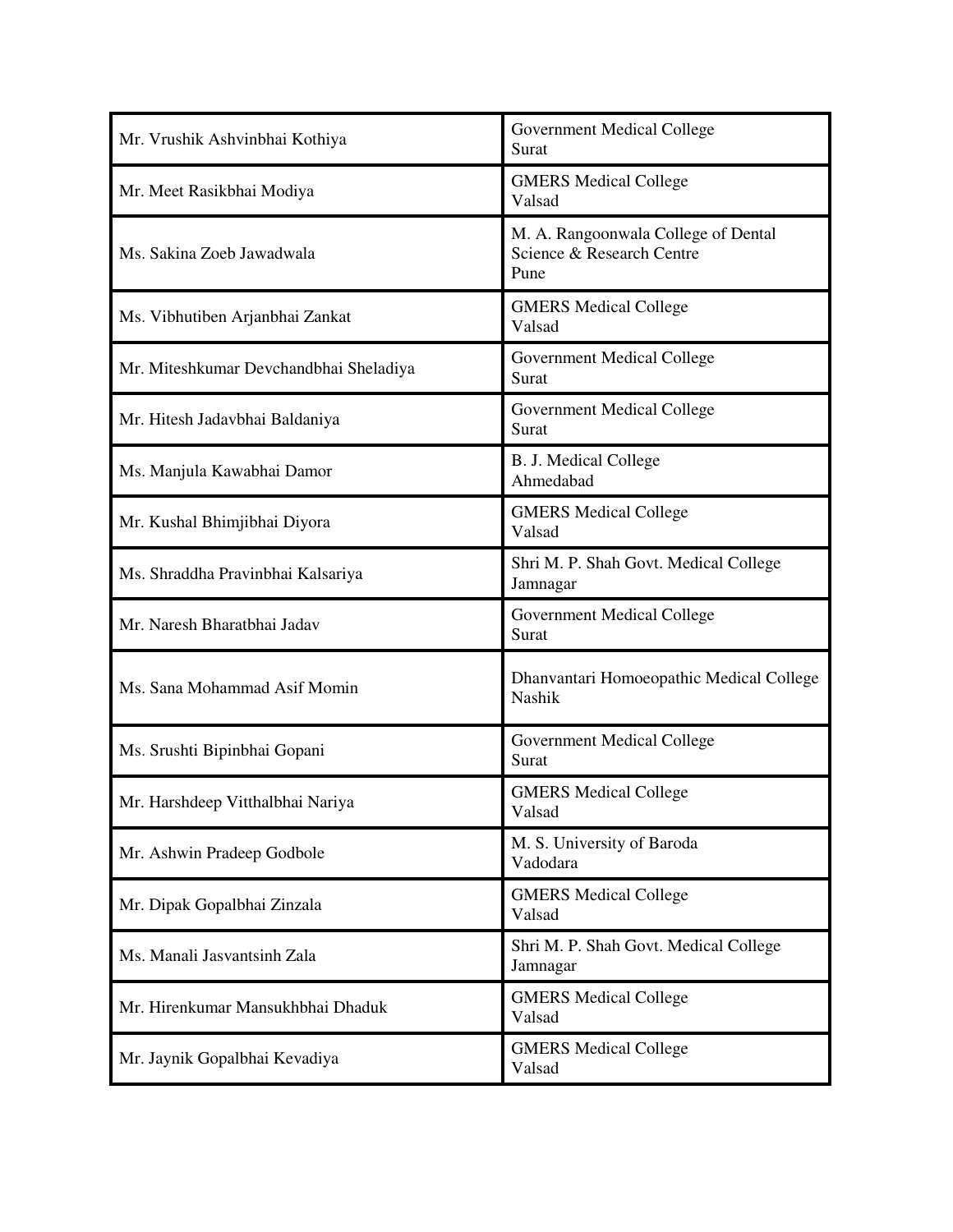| Ms. Krishna Maganbhai Rangholiya | Surat Municipal Institute of Medical<br>Education & Research<br>Surat           |
|----------------------------------|---------------------------------------------------------------------------------|
| Mr. Piyush Ghanshyambhai Lathiya | B. V. M. Engineering College<br>V. V. Nagar                                     |
| Ms. Mayuri Mahadev Khandare      | Vidyalankar Institute of Technology<br>Wadala                                   |
| Mr. Chintan Vijay Vora           | Sardar Patel College of Engg.<br>Andheri                                        |
| Ms. Daksha Dhiren Mehta          | Lukhdhirji Engg College<br>Morbi                                                |
| Mr. Sagar Balu Thorat            | Sardar Patel College of Engg.<br>Andheri                                        |
| Mr. Nilesh Sukhadev Sawant       | G. H. Raisoni Institute of Engg. &<br>Technology<br>Pune                        |
| Mr. Eknath Vasudev Nawale        | VIVA Institute of Technology<br>Virar                                           |
| Mr. Swapnil Wani                 | Shivajirao S Jondhle College                                                    |
| Mr. Niraj Rameshbhai Zalavadiya  | Government Engg. College<br>Ahmedabad                                           |
| Mr. Hirenkumar Himmatbhai Kyada  | SAL Institute of Technology & Engg.<br>Research<br>Ahmedabad                    |
| Mr. Dhaval Arvindbhai Patel      | Mahatma Gandhi Institute of Technical<br>Education & research Centre<br>Navsari |
| Mr. Vishal Dilip Jawalge         | Maharashtra College of Engg.<br>Nilanga                                         |
| Mr. Sagarkumar Rajeshbhai Salia  | Mahatma Gandhi Institute of Technical<br>Education & research Centre<br>Navsari |
| Mr. Afzal Asifbhai Shaikh        | Mahatma Gandhi Institute of Technical<br>Education & research Centre<br>Navsari |
| Ms. Sulbha Shivraj Chavan        | V. J. T. I.<br>Matunga                                                          |
| Ms. Savita Shrirang Kore         | V. J. T. I.<br>Matunga                                                          |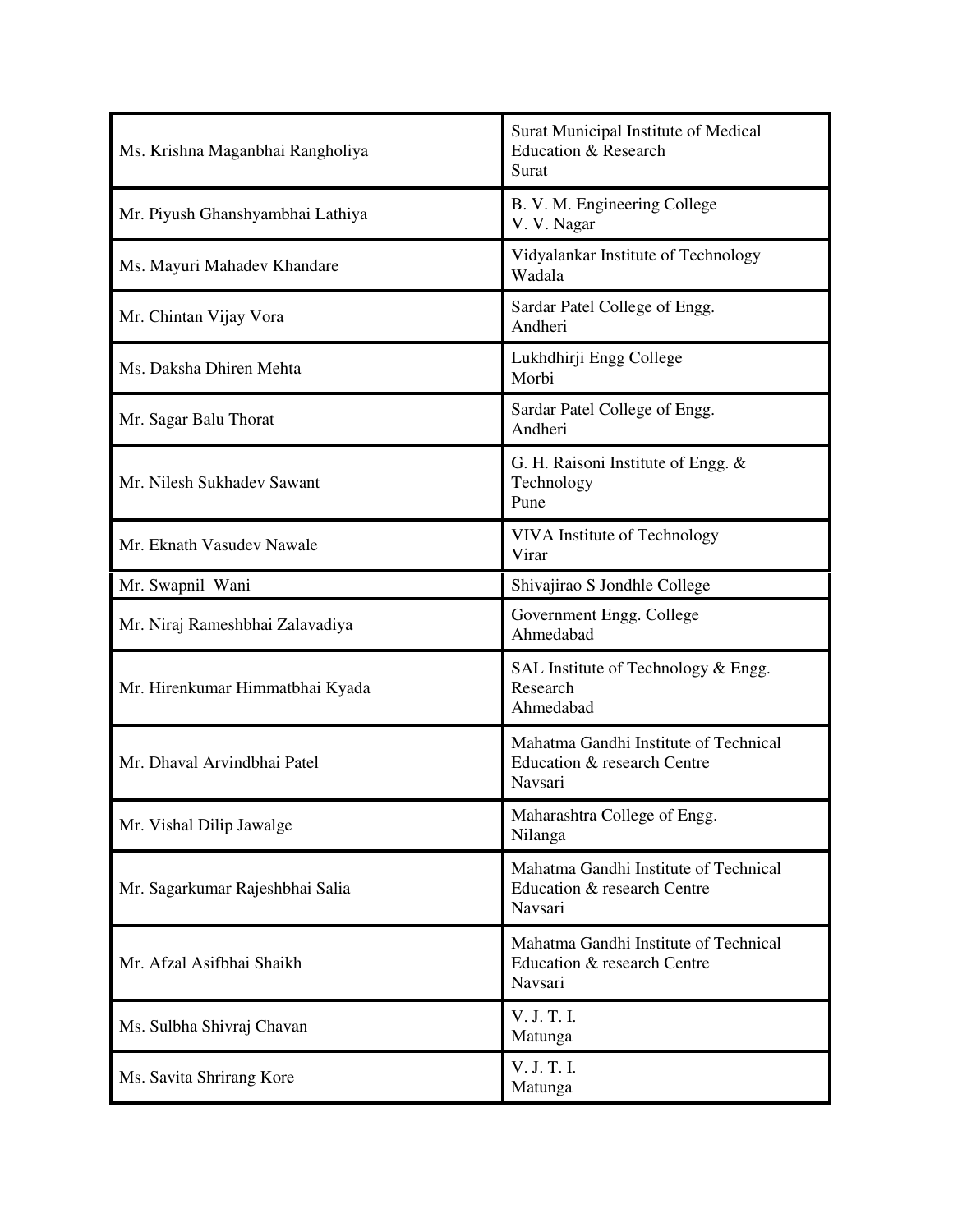| Ms. Apeksha Balbhim Algude         | V. J. T. I.<br>Matunga                                                            |
|------------------------------------|-----------------------------------------------------------------------------------|
| Mr. Rakeshsingh Shersingh Khengar  | K. S. School of Business Management<br>Ahmedabad                                  |
| Ms. Samreen Mohd Nasir Siddiqui    | Anjuman - I - Islam's Allanan Institute of<br><b>Management Studies</b><br>Mumbai |
| Mr. Ramnarayan Dindayal Sahu       | K. S. School of Business Management<br>Ahmedabad                                  |
| Ms. Firdos Ajaz Shaikh             | Anjuman - I - Islam's Allanan Institute of<br><b>Management Studies</b><br>Mumbai |
| Mr. Santoshbhai Manibhai Bhilavala | K. S. School of Business Management<br>Ahmedabad                                  |
| Mr. Pravinbhai Hameerbhai Solanki  | K. S. School of Business Management<br>Ahmedabad                                  |
| Mr. Jay Vijay Shah                 | Durgadevi Institute of Management Studies<br>Malad                                |
| Ms. Salwa Muzaffar Navrange        | S. P. J. Sadhana School<br>Mumbai                                                 |
| Mr. Sanjaybhai Raghavbhai Katariya | K. S. School of Business Management<br>Ahmedabad                                  |
| Mr. Girishbhai Dhudabhai Rangapara | K. S. School of Business Management<br>Ahmedabad                                  |
| Mr. Dhanesh Gordhandas Talati      | University of Mumbai                                                              |
| Mr. Vinod Ashok Salunkhe           | Dr. Babasaheb Ambedkar<br><b>Technological University</b>                         |
| Mr. Sandip Mohan Lokhande          | Dr. Babasaheb Ambedkar Technological                                              |
|                                    | University<br>Lonere                                                              |
| Mr. Rushi Vishnubhai Patel         | Government Engg. College<br>Ahmedabad                                             |
| Mr. Milankumar Kantibhai Donga     | Government Engg. College<br>Ahmedabad                                             |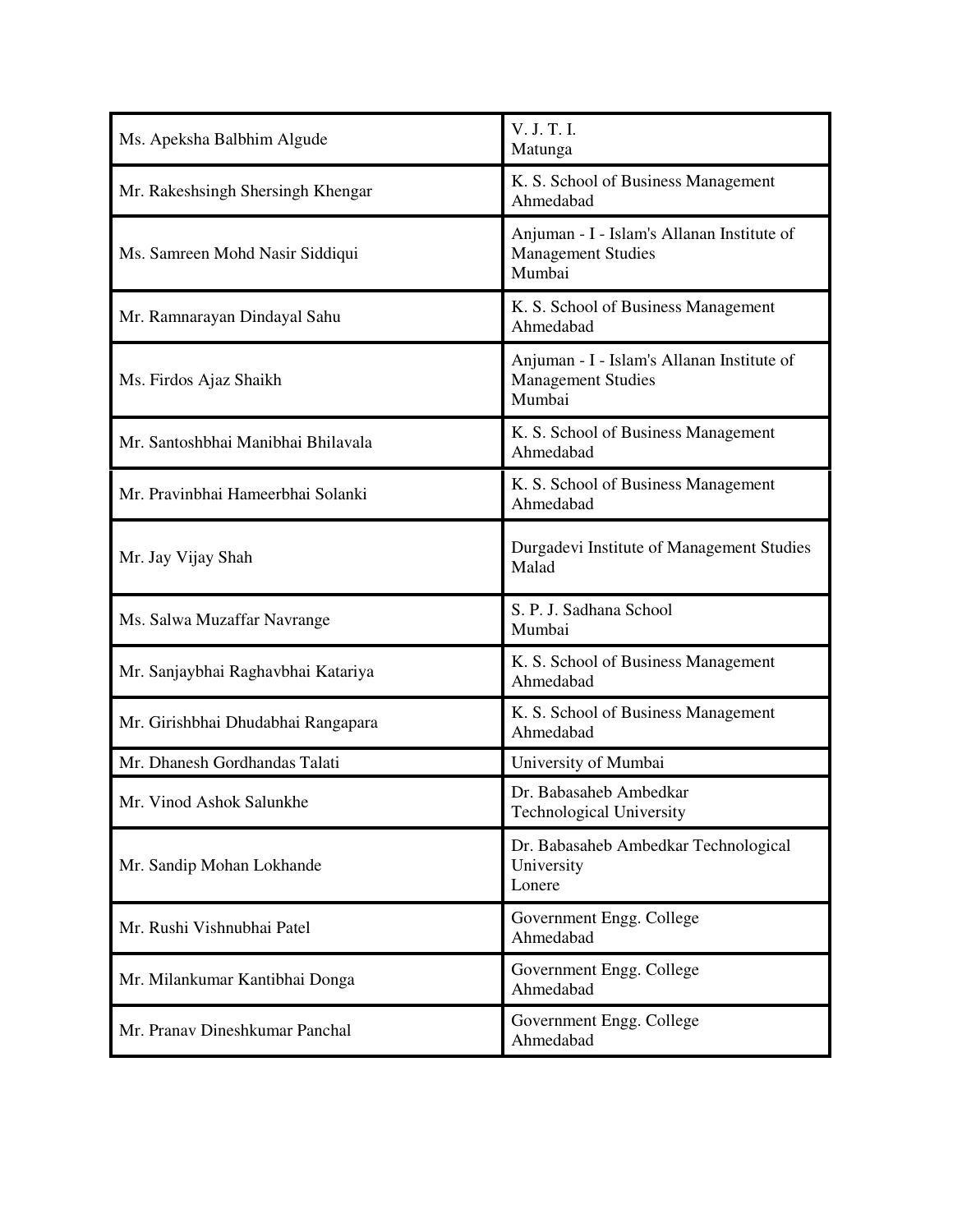| Ms. Simran Aijaz Ali Qureshi       | Late Bhausaheb Hiray S. S. Trust's Institute<br>of Computer Application<br><b>Bandra</b> |
|------------------------------------|------------------------------------------------------------------------------------------|
| Ms. Divya Krishna Salian           | D.E. Society's Navinchandra Mehta<br>Institute of Technology and Development<br>Dadar    |
| Mr. Tejas Abhimanyu Pednekar       | D.E. Society's Navinchandra Mehta<br>Institute of Technology and Development<br>Dadar    |
| Ms. Shumaila Abdulgafoor Patel     | Late Bhausaheb Hiray S. S. Trust's Institute<br>of Computer Application<br><b>Bandra</b> |
| Mr. Bhavik Mansukhbhai Kachariya   | Faculty of Technology & Engg.<br>The M. S. University of Baroda<br>Vadodara              |
| Ms. Heena Shah                     | University of Mumbai                                                                     |
| Ms. Mitali Rajesh Khatu            | Tolani College of Commerce<br>Andheri                                                    |
| Ms. Arshi Mehtabahmed Shaikh       | Rizvi College of Architecture<br>Bandra                                                  |
| Ms. Amrutaben Mansukhbhai Ghaskata | Government Engg. College<br>Surat                                                        |
| Mr. Kumar Naik S                   | Sri Siddhartha College of Education<br>Tumku                                             |
| Ms. Karunambika M                  | Sri Siddhartha College of Education<br>Tumku                                             |
| Ms. Chayadevi M. B                 | Sri Siddhartha College of Education<br>Tumku                                             |
| Mr. Praveen Singh                  | Sardar Patel Institute of Technology<br>Andheri                                          |
| Ms. Pratiksha Takwale              | Sardar Patel Institute of Technology<br>Andheri                                          |
| Mr. Harshvardhan Dave              | Dwarkadas J. Sanghvi College of Engg.<br>Vile Parle                                      |
| Ms. Anjali Kalmase                 | Fr. Conceicao Rodrigues College of Engg.<br>Bandra                                       |
| Ms. Snehal Deshmukh                | Vidyalankar Institute of Technology<br>Wadala                                            |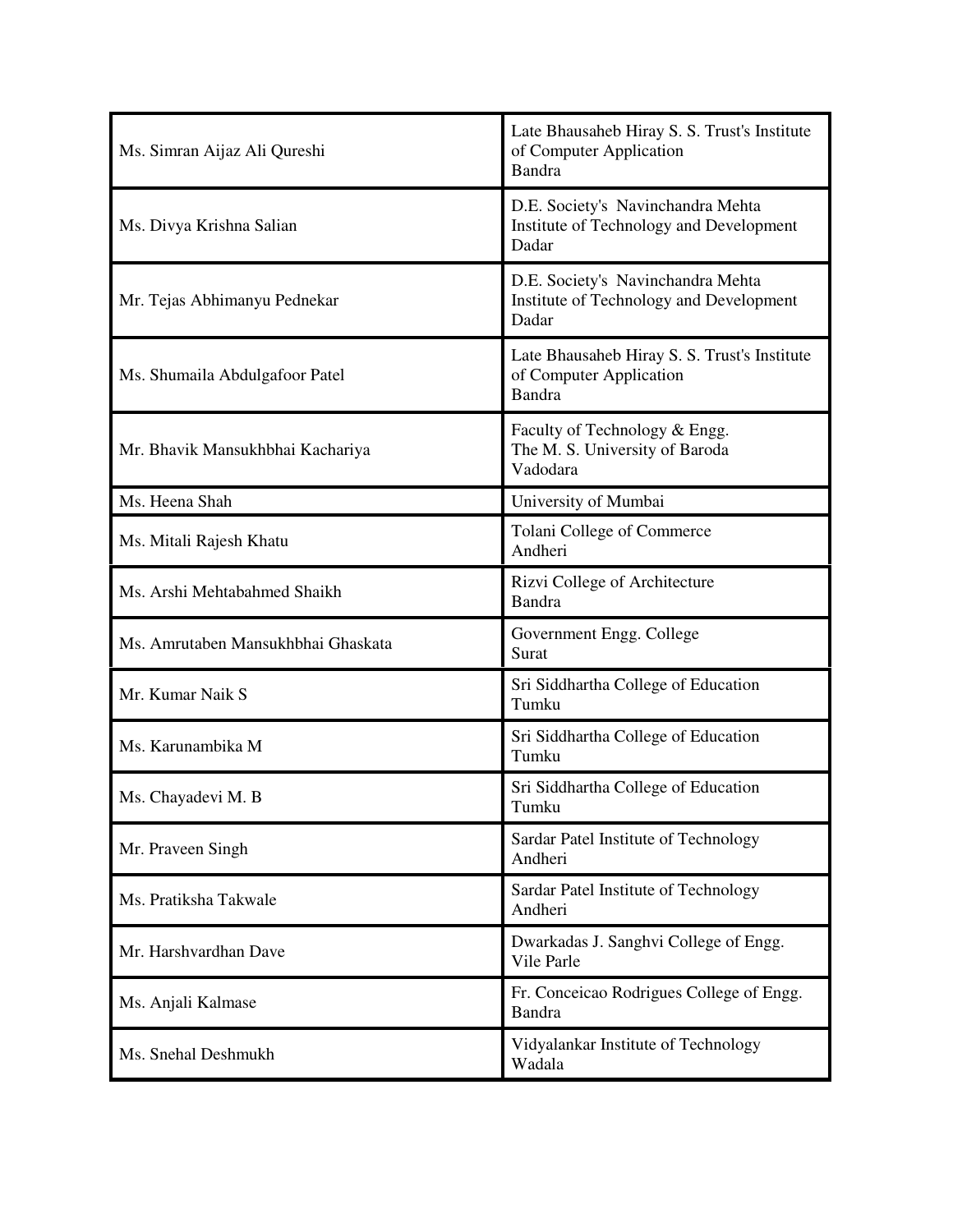| Mr. Shridhar Jadhav        | Pillai College of Arts, Commerce & Science<br>New Panvel                        |
|----------------------------|---------------------------------------------------------------------------------|
| Ms. Rinkuben Patel         | M. G. Science Institute<br>Ahmedabad                                            |
| Mr. Omkar Thukrul          | D. T. S. S. College of Commerce<br>Malad                                        |
| Ms. Shreya Patange         | <b>MGM School of Biomedical Sciences</b><br>Navi Mumbai                         |
| Mr. Ravikumar Variya       | Shree Ramkrishna Institute of Computer<br>Education & Applied Sciences<br>Surat |
| Ms. Priti Mane             | Rajarshi Shahu Mahavidyalaya<br>Latur                                           |
| Mr. Haresh Hadiya          | Sir P. T. Sarvajanik College of Science<br>Surat                                |
| Mr. Bhagwat Bharsake       | Vishwakarma Institute of Technology<br>Pune                                     |
| Mr. Parth Manubhai Donga   | Government Engg. College<br>Ahmedabad                                           |
| Mr. Abdul Wahab Ajas Mulla | Thadomal Shahani Engg. College<br>Bandra                                        |
| Ms. Aparna Nirgun          | Tatyasaheb Kore Institute of Engg. &<br>Technology<br>Kolhapur                  |
| Mr. Chandan Yadav          | Sardar Patel College of Engg.<br>Andheri                                        |
| Mr. Shivgovind Gupta       | Sardar Patel College of Engg.<br>Andheri                                        |
| Mr. Milind Goyani          | Birla Vishwakarma Mahavidyalaya Engg.<br>College<br>Vallabh Vidyanagar          |
| Mr. Bhargav Paravadiya     | Birla Vishwakarma Mahavidyalaya Engg.<br>College<br>Vallabh Vidyanagar          |
| Mr. Ankitkumar Patel       | Birla Vishwakarma Mahavidyalaya Engg.<br>College<br>Vallabh Vidyanagar          |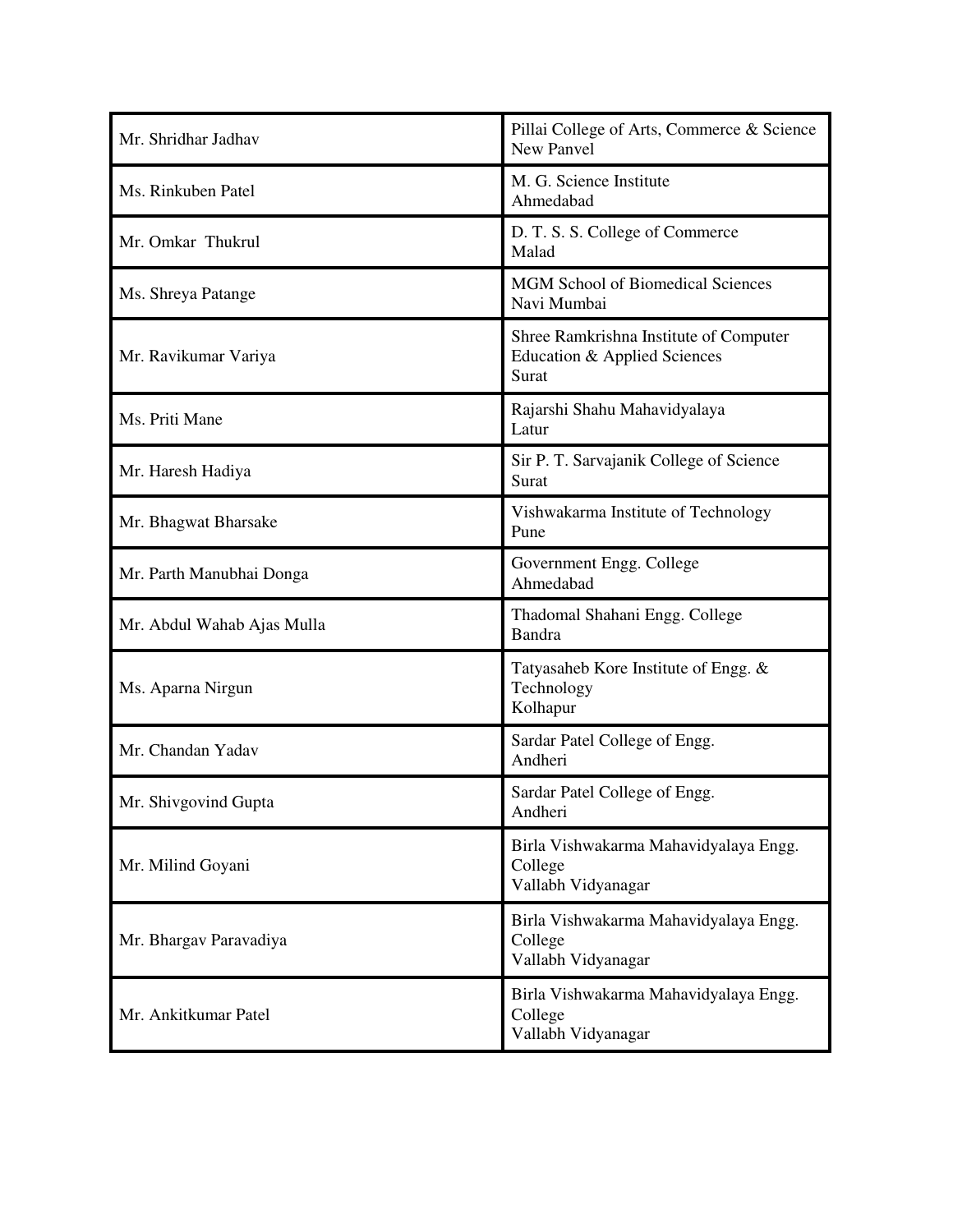| Mr. Madhav Dadhaniya                | Birla Vishwakarma Mahavidyalaya Engg.<br>College<br>Vallabh Vidyanagar |
|-------------------------------------|------------------------------------------------------------------------|
| Mr. Chirag Vasani                   | Birla Vishwakarma Mahavidyalaya Engg.<br>College<br>Vallabh Vidyanagar |
| Ms. Janhavi Patole                  | Theem College of Engg.<br>Palghar                                      |
| Mr. Pranav Dadhich                  | Theem College of Engg.<br>Palghar                                      |
| Mr. Shuvra Jyoti Bose               | Gargi Memorial Institute of Technology<br>Kolkata                      |
| Mr. Siddharth Shreyas Biraj         | Jain College of Engg.<br>Belagavi                                      |
| Mr. Chirag Sondagar                 | Bal Bharati's M. J. Pancholia College of<br>Commerce<br>Kandivali      |
| Ms. Komal Bhimrao Gaikwad           | Ramrao Adik Institute of Technology<br>Nerul                           |
| Mr. Dhananjay Harish Goratela       | Vidyavarshini's College of Engg. &<br>Technology<br>Vasai              |
| Mr. Nikhil Anandrao Jadhav          | Ramrao Adik Institute of Technology<br>Nerul                           |
| Mr. Jayesh Bhikhabhai Rathod        | S V National Institute of Technology.                                  |
| Mr. Parth Kankuwala                 | Vidyalankar Institute Of Technology                                    |
| Ms. Zufeshan Mohammed Junaid Ansari | THEEM College of Engg.                                                 |
| Mr. Deepak Sitaram Jadhav           | THEEM College of Engg.                                                 |
| Ms. Janeet Noronha                  | St. Joseph Engg Coll                                                   |
| Mr. Manojkumar Prabhakar Sahu       | Padmabhushan Vasantdada Patil Pratishthan<br>College of Engg.<br>Sion  |
| Ms. Roshni Jayavant Patil           | THEEM College of Engg.                                                 |
| Ms. Aparnabharti Pappukumar Pradhan | THEEM College of Engg.                                                 |
| Mr. Ajay Vinod Gaud                 | Xavier Institute of Engineering                                        |
| Mr. Sohel Abdul Majid Tharani       | Rizvi College of Engg.                                                 |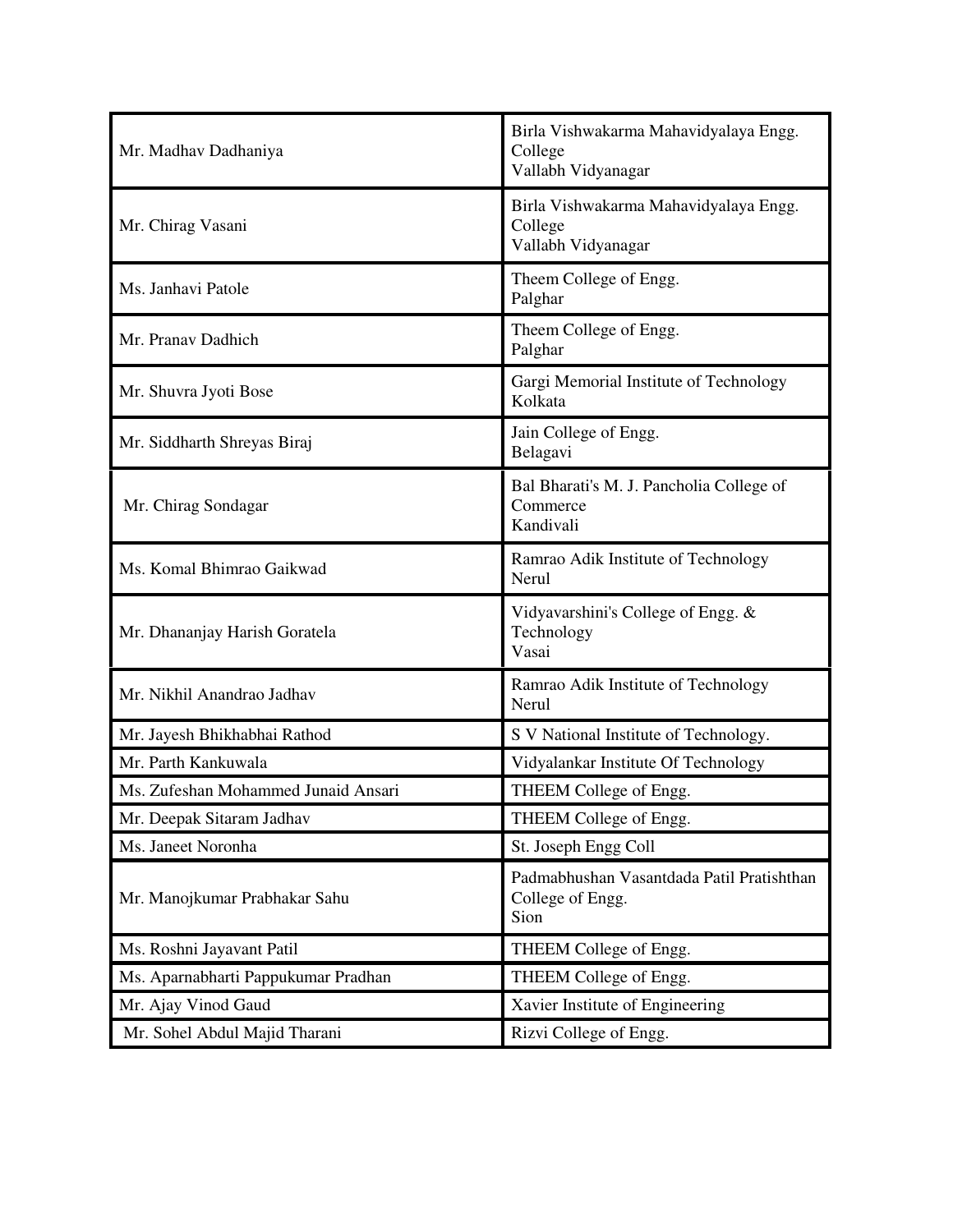| Ms. Sonal Omprakash Singh              | Padmabhushan Vasantdada Patil Pratishthan<br>College of Engg.<br>Sion |
|----------------------------------------|-----------------------------------------------------------------------|
| Ms. Ruchi Padmakar kanekar             | Goa College Of Engg                                                   |
| Mr. Shuja Murad Aadil Patel            | Anjuman E Islam Abdul Razzak kaleskar<br>Poly Technique               |
| Mr. AshishKumar Ravindra Gupta         | sardar patel college of engg                                          |
| Mr. BhavdhikKumar Limbasiya            | Birla Vishvakarma Mahavidyalaya                                       |
| Mr. Piyushkumar Premjibhai virani      | Dr S & S. S. Ghandhy Gov Engg College.                                |
| Mr. Mohil Shambhubhai Kapadiya         | Dr S & S. S. Ghandhy Gov Engg College.                                |
| Mr. Omkar Bharat Vichare               | B. V. College<br>Kharghar                                             |
| Mr. Jigar Rajani                       | Birla Vishvakarma Mahavidyalaya                                       |
| Mr. Abhishek Nandkumar Khandave        | G. H. Raisoni Institute of Engg                                       |
| Mr. Suraj Pravinbhai Gangani           | G.E.C                                                                 |
| Mr. Nikunjkumar Mansukhbhai Gediya     | <b>Gujarat Tecnological University</b>                                |
| Mr. Milan Ramesh Patel                 | Vidyavardhini Coll                                                    |
| Mr. Parth Devrajbhai khokhani          | Birla Vishvakarma Mahavidyalaya                                       |
| Mr. SajjanKumar Shah                   | Saraswati Coll of Engg                                                |
| Mr. Harshad Thawal                     | Bharti Vidyapeeth Coll Of Engg                                        |
| Mr. Yogeshkumar Bhupatbhai Vaghasiya   | Dr S & S. S. Ghandhy Gov Engg College.                                |
| Ms. Summaiya Salim Maniyar             | Sanjivani College of Engg.                                            |
| Mr. Dharmeshkumar Trikambhai Ghodadara | <b>Gujarat Tecnological University</b>                                |
| Mr. Urmilkumar Satishbhai Lad          | Parul Institute of Techmology                                         |
| Mr. Ajay Arun Ranpise                  | G. H. Raisoni Institute of Engg                                       |
| Mr. yogesh rameshbhai ahir             | Dr S & S. S. Ghandhy Gov Engg College.                                |
| Mr. Sumit Tukarati Bhujbal             | G. H. Raisoni Institute of Engg                                       |
| Mr. Sandeep Chandrakant Melage         | G. H. Raisoni Institute of Engg                                       |
| Mr. Jayesh mangesh chavan              | B. R. Harne college of Engg.                                          |
| Mr. Sidhant Shridhar Chavan            | B. R. Harne college of Engg.                                          |
| Mr. Rohit Sadashiv Bhosale             | B. R. Harne college of Engg.                                          |
| Ms. Ketaki Mundekar                    | Sardar Patel Institute of Technology<br>Andheri                       |
| Mr. Dheeraj Naidu                      | Shah & Anchor Kutchhi Engg. College<br>Chembur                        |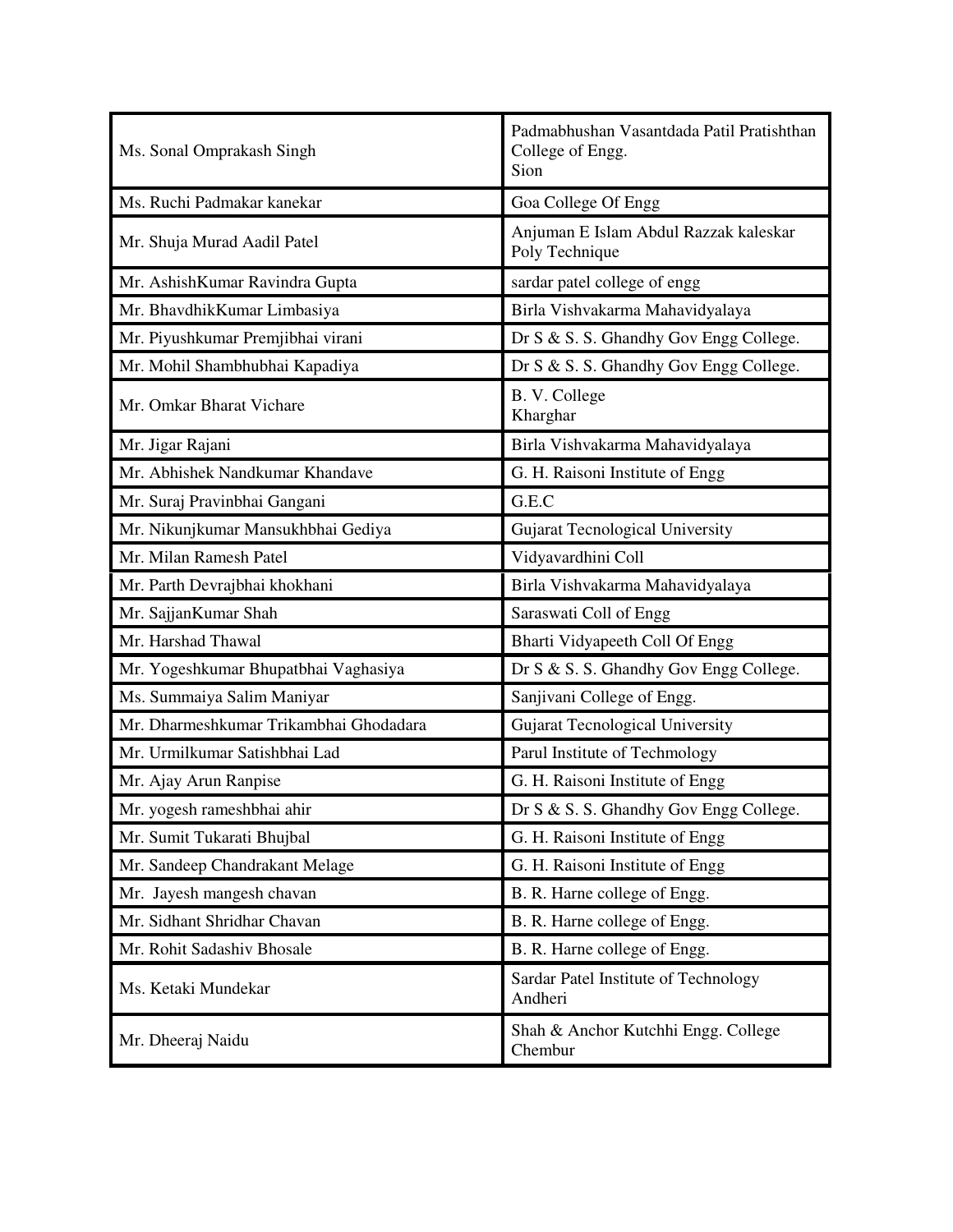| Ms. Dwarka Avasare           | Padmabhushan Vasanatdada Patil<br>Pratishathan's College of<br>Engineering |
|------------------------------|----------------------------------------------------------------------------|
| Ms. Mitali Vilas Sopte       | Thadomal Shahani Engg. Colleg<br>Bandra                                    |
| Mr. Rajan Patel              | D J Sanghvi Coll of Engg                                                   |
| Ms. Vidyarani Shivaji Ghadge | Vivekanand Education<br>Societys Institute of<br>Technology<br>Chembur     |
| Mr. Amit Nigade              | Vivekanand Education<br>Societys Institute of<br>Technology<br>Chembur     |
| Mr. Pratik Walase            | Vivekanand Education<br>Societys Institute of<br>Technology<br>Chembur     |
| Mr. Nilesh Naik              | V.E.S Institute of technology                                              |
| Mr. Rajiv Yadav              | Vivekanand Education<br>Societys Institute of<br>Technology<br>Chembur     |
| Ms. Aishwarya Badavannavar   | Padmabhushan Vasanatdada Patil<br>Pratishathan's College of<br>Engineering |
| Mr. Akshay Kulkarni          | Pimpri Chinchwad College of Engg.<br>Pune                                  |
| Mr. Siddhant Shedge          | Bharati Vidyapeeth College of Engg.<br>Navi Mumbai                         |
| Mr. Raj Devgiri              | B. R. Harne Coll of Engg & technology                                      |
| Ms. Shraddha Barve           | A. C. Patil College of Engg.<br>Kharghar                                   |
| Ms. Gayatri Desmukh          | Shree L R Tiwari Coll                                                      |
| Ms. Sayali Girnare           | R. S. Sapat College of Engg., Mgmt. Studies<br>& Research<br>Nashik        |
| Ms. Supriya Udugade          | Saraswati College of Engg.<br>Kharghar                                     |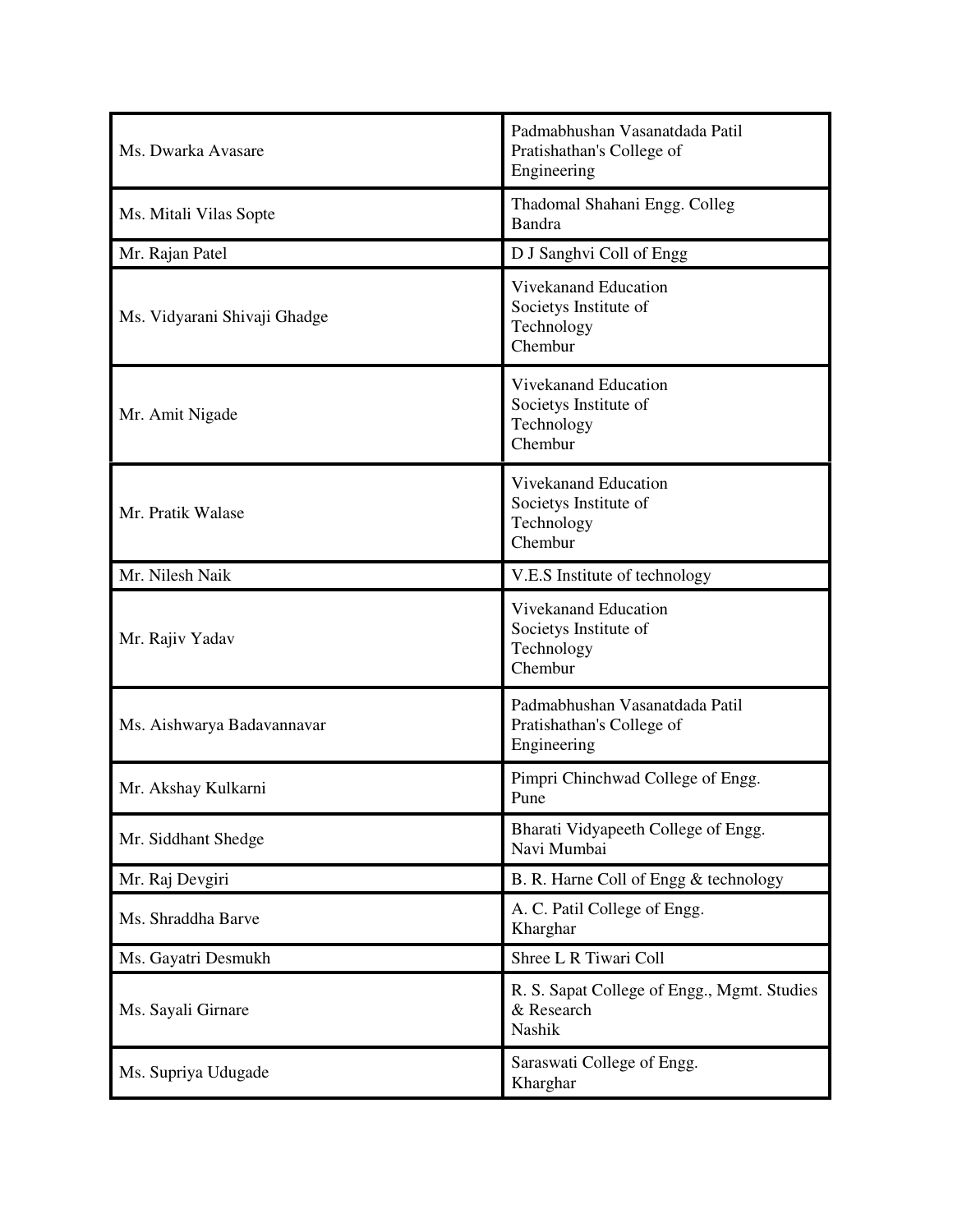| Mr. Rajesh Gupta                | B. R. Harne Coll of Engg & technology         |
|---------------------------------|-----------------------------------------------|
| Mr. Akash Sonar                 | B. R. Harne Coll of Engg & technology         |
| Miss Diksha Shivraj Gore        | Dayananad College of Pharamacy                |
| Miss Rupali Pradipkumar Shinde  | Dayananad College of Pharamacy                |
| Mr. Ketan Kulbhushan Vhasale    | Maharashtra College Of Pharmacy of<br>College |
| Mr. Gajanan Balaji Paul         | Maharashtra College Of Pharmacy of<br>College |
| Miss Sandhya Sanjay Solunke     | Dayananad College of Pharamacy                |
| Mr. Aniket Balasaheb Gahjewar   | Dayananad College of Pharamacy                |
| Miss Amrapali Satwaji Rodge     | Dayananad College of Pharamacy                |
| Miss Anajali Ashok Bhaire       | Dayananad College of Pharamacy                |
| Mr. Akshay Bharat Bawage        | Maharashtra College Of Pharmacy of<br>College |
| Miss. Shweta Manoj Kagde        | Dayananad College of Pharamacy                |
| Mr. Ashok Dnyandeorao Bhosale   | Maharashtra College Of Pharmacy of<br>College |
| Miss Alisha Narayan Done        | Dayananad College of Pharamacy                |
| Mr. Mohan Macchindra Palampalle | Dayananad College of Pharamacy                |
| Mr. Amit Babruwan Gunjote       | Dayananad College of Pharamacy                |
| Mr Prasad Bharat Gadekar        | Dayananad College of Pharamacy                |
| Miss Mahadevi Vitthal Kendre    | Maharashtra College Of Pharmacy of<br>College |
| Miss Ankita Ganeshrao Galam     | Maharashtra College Of Pharmacy of<br>College |
| Miss Sushma Tukaram Nakhate     | Maharashtra College Of Pharmacy of<br>College |
| Mr. Sambhajj Vitthal Gitte      | Channabaseshewar Pharmacy College             |
| Miss Diksha Arun Narwade        | Dayananad College of Pharamacy                |
| Miss Amraja Sanjay Mantri       | Dayananad College of Pharamacy                |
| Mr. Mastan Mukram Natkwade      | Maharashtra College Of Pharmacy of<br>College |
| Miss Bhagyshri Baban Baratakke  | Dayananad College of Pharamacy                |
| Mr. Lav Subhash Tambhale        | Maharashtra College Of Pharmacy of<br>College |
| Miss Vudya Balaji Wakde         | Channabaseshewar Pharmacy College             |
| Miss Aarti Vijaykumar Shingan   | Dayananad College of Pharamacy                |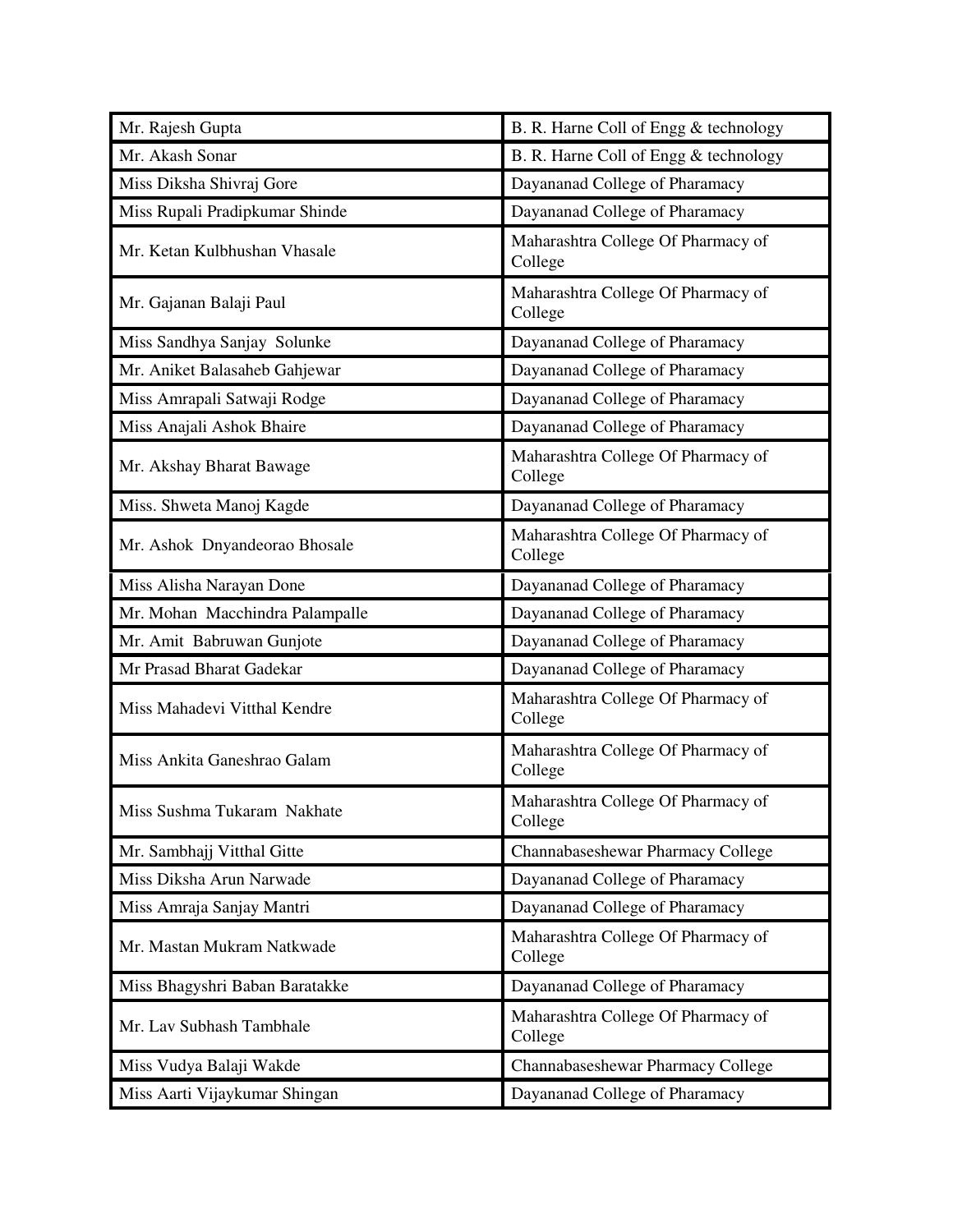| Mr. Raisa Imam Bagwan             | Channabaseshewar Pharmacy College                    |
|-----------------------------------|------------------------------------------------------|
| Miss Sonali Madhukar Savalsure    | Channabaseshewar Pharmacy College                    |
| Miss Vrushiket Malba Degnure      | Dayananad College of Pharamacy                       |
| Miss Mamta Ramesh Mali            | Dayananad College of Pharamacy                       |
| Mr. Rupesh Ramrao Atnure          | Maharashtra College Of Pharmacy of<br>College        |
| Miss Madhuri Mukund Rahini        | Dayananad College of Pharamacy                       |
| Miss Vaishnavi Tulshidas Jadhav   | Dayananad College of Pharamacy                       |
| Miss Vaishnavi Rajkumar Parsewar  | Maharashtra College Of Pharmacy of<br>College        |
| Miss Anjali Nivrutti Waghmare     | Dayananad College of Pharamacy                       |
| Miss Meghashri Dinkar Gavandgave  | Dayananad College of Pharamacy                       |
| Miss Shital Sangram Chakure       | Channabaseshewar Pharmacy College                    |
| Mr. Kiran Durgalal Bharati        | Dr. L H.Hiranandani College of Pharmacy              |
| Miss Shraddha Shivshankar Urgunde | Dayananad College of Pharamacy                       |
| Miss Aysha Ghudusab Shaikh        | Dayananad College of Pharamacy                       |
| Miss Pratiksha Sadanand Prabhu    | Dr. L H.Hiranandani College of Pharmacy              |
| Mr. Prashant Raishekhar Havile    | Dayananad College of Pharamacy                       |
|                                   |                                                      |
| Mr. Yasmeen Khatun Shahid Ansari  | Royal College of Pharmaceutical Education            |
| Miss Akshita Lakkad               | Dwarkadas J. Sanghvi College Of<br>Engineering       |
| Mr. Maulik Joshi                  | Thadomal Shahani Enginering College                  |
| Mr. Pranav Savani                 | saraswati College Of Engineering                     |
| Mr. Saurav Tawade                 | Industrial Training Institute MUMbai                 |
| Mr. Amish Khatu                   | Bharati Vidyapeeth College of Engineering            |
| Mr. Pratik Barmukh                | International Institute Of Information<br>Technology |
| Miss Shweta Kale                  | Vidyalankar Institute Of technology                  |
| Mr. Prateek Kakirde               | Thakur college of engg & tech                        |
| Miss Shubhangee Kanade            | Vidyalankar Institute Of technology                  |
| Miss Shruti Dumbre                | Vidyalankar Institute Of technology                  |
| Mr. Hardik Shah                   | K .J. Somaiya College Of Engineering                 |
| Mr. Pratik Gotarne                | Sardar Patel Institute Of Technolology               |
| Miss Namrata Waghatkar            | Vidyalankar Institute Of technology                  |
| Mr. Harshid Vekariya              | Sai College Of Engineeing Ahmedabad                  |